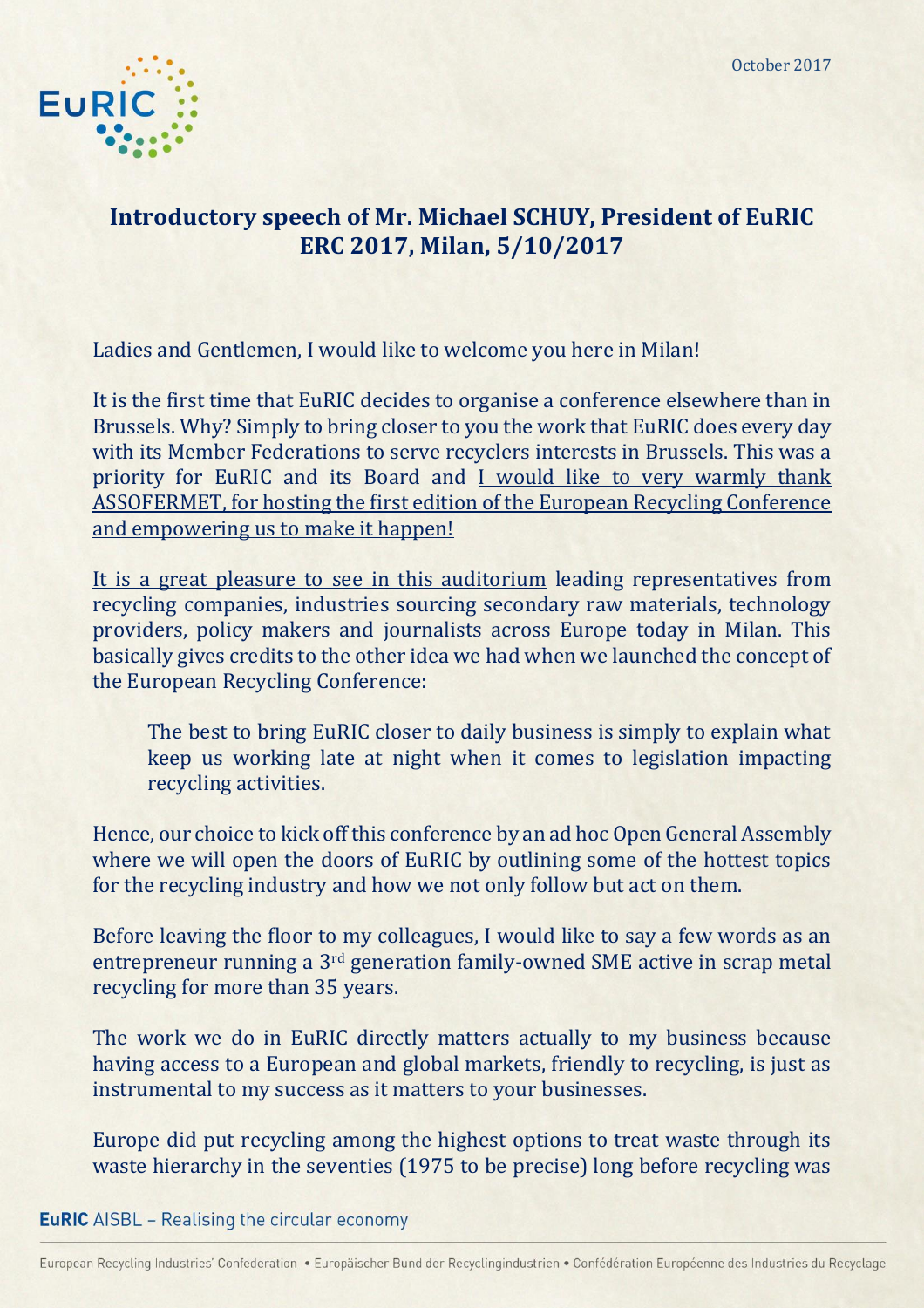

considered as a priority by our national governments. Today's EU circular economy policy is another testimony that recycling matters.

We can only be grateful to European institutions for doing so. I take this opportunity to warmly thank Mr. Gabriele Morgante from DG GROW of the European Commission to be our keynote speaker in the second session.

Recycling is circular by nature, long before it ever became a much supported political objective. When my company processes waste into quality metal scrap meeting industry specifications and sell it, I simply close "another loop" and prevent valuable materials to be wasted. Nevertheless, the amount of regulatory and administrative requirements applicable to our businesses keeps increasing despite its positive economic and environmental impacts.

To give you a very practical example, I never understood why secondary raw materials were in most instances categorised as waste some decades ago, despite their huge environmental benefits in terms of energy and CO2 savings. But even more problematic today is the ongoing trend witnessed at European and national levels leading to the re-classification of valuable materials as hazardous because of the interface with chemical legislation.

Let's be clear, the risks of seeing certain types of metal scrap being reclassified as hazardous waste because of the presence of trace elements or test methods which are simply not tailored to the specificities of recycling can simply put a halt to the recycling of streams, which are crucial to the circular economy without any environmental benefits. This can have a very direct impact on the ability for the businesses we represent to operate and turn waste into new raw materials.

## Let me come to the point:

It is presently being discussed to classify scrap alloys containing more than 0,01% of cobalt as hazardous waste. What does that mean to our industry?

An average scrap yard processes millions of different iron items a day. In order not to process hazardous waste inappropriately, we would have to analyse every single item. Even if we had instruments that could measure 0,01 % cobalt (which we usually don't have) we would - by the time it takes to analyse -probably be forced to downsize from several hundred tons a day to less than merely one, which in practice means closing down the business. The option of selling metal scrap as hazardous would also not work, as steelworks do not accept hazardous

**EuRIC** AISBL - Realising the circular economy